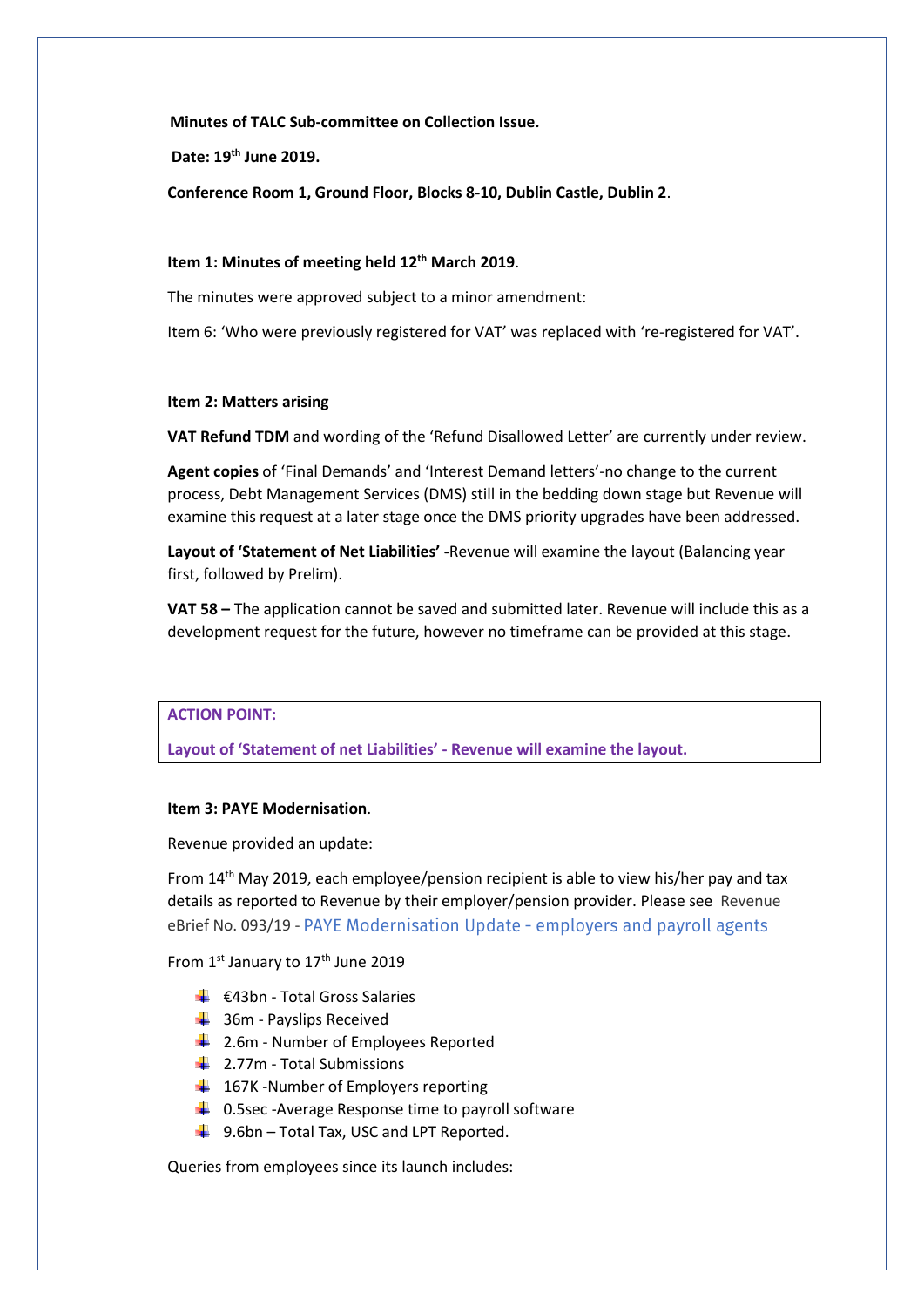- No Submission by employer where the employee has confirmed that payslip shows deductions
- Employer has employee on emergency tax

New facility in myAccount released over weekend of 15<sup>th</sup> June:

- The ability to claim unemployment repayments on-line. Please see Revenue eBrief No. 118/19 [-](https://www.revenue.ie/en/tax-professionals/ebrief/2019/no-1182019.aspx) Online Unemployment Repayments
- Secure access by third parties to employee pay and statutory deduction information e.g. Financial Institutions for mortgage approval

Facility to add Incomes/Claim extra Credits/generating P21 is currently under development.

Articles are available on Revenue website for employers to encourage their employees to use myAccount. A video is also available on the website.

Revenue is willing to provide seminars to Practitioners, if required, on how to register for myAccount and to ensure awareness as to what will happen at end of year, no P60s etc.

Additional enhancements to myAccount are planned for later 2019.

Revenue is undertaking a data integrity project on data being provided.

Revenue responded to queries raised by the practitioners:

Where an issue is encountered Revenue will respond directly with the employer by Phone or eMail. Phone call may solve the issue where the number of employees is small.

Revenue invited the practitioners to contact Revenue if they need assistance in addressing client issues. PMOD team are available if the practitioners want to avail of their services.

#### **Item 4: Debt Management Services (DMS)**

Revenue provided an update and addressed issue raised by the Practitioners.

Debt Management Services has resulted in more contact with customers/practitioners from Revenue.

Where payments are being made by direct debit (DD) Variable DD is a better option for making payments and is popular with customers with a 60% take up of this payment option to-date.

Revenue outlined the difference between direct debit quarterly and monthly payers payment screen.

Revenue informed that it is difficult to anticipate what customers want to do in instances where customers complete a future payment date and also set up a Variable Direct Debit.

To date Revenue has received 1400 Phased payment applications, 945 approved, 381 rejected and 75 under discussion.

Revenue acknowledged the feedback from Practitioners on low value phased payment arrangements for €5,000 and under and has further simplified the application process.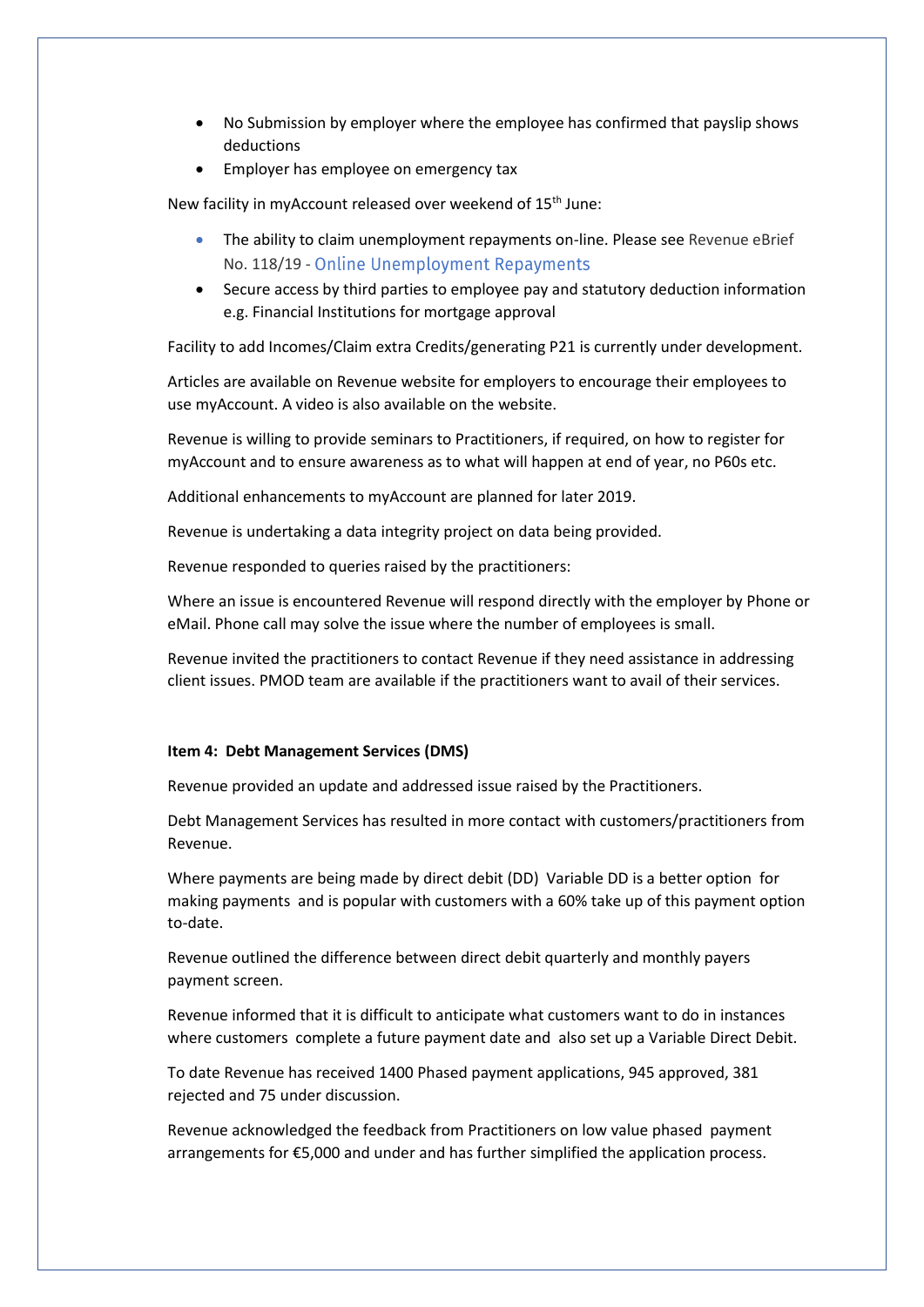Revenue advised that all referrals to enforcement are screened by caseworkers. A payment request where a payment has not been made when due only issues in the month after the due month. In the absence of a response to the payment request a Final Demand is issued approx. 7 days after the request and 21 days after the due date for that tax. Low value debt is demanded later in the month after the due month. Prioritisation is always in relation to the higher debt. Early engagement by customers or their agents will prevent enforcement.

Where a customer has no live ROS Registration, Revenue will issue the Payment Request /Final demand in paper format. Revenue advised that copies of correspondence to agents will be kept on the agenda but there are other developments that require prioritisation.

For low value debt, under €5,000, Revenue does not propose to change the time line from Payment Request to Final Demand to Enforcement.

Revenue will examine the scope for providing the agent with a copy of the Final Demand, however it highlighted difficulties that might arise such as change in agent / agent no longer dealing with customer's tax affairs/ GDPR.

Revenue advised that a pattern has developed where by the customer is including current taxes in a Phased Payment Arrangement (PPA). Revenue advised that current taxes cannot be included in a PPA and must be paid up front.

## ACTION POINT:

Revenue will examine the position in relation to Agent copies of Final Demands.

#### **Item 5: Contacts [My Enquiries/myAccount -Customer Engagement Strategy]**

Subgroup of main TALC met on 12<sup>th</sup> June to discuss Revenue's MyEnquiries service.

Topics discussed included:

- $\ddot{\phantom{1}}$  CT accounting period is currently under review. There is an interim solution which involves amended text to encourage filers to file the return with no gaps or overlapping dates and the system will accept it.
- $\downarrow$  A CT offset requests option is planned for inclusion on next year's CT1.
- $\ddot{+}$  The functionality for agents to update address is with the Revenue ICT area.
- $\ddot{\phantom{1}}$  The issue of Customers' representative contacting Revenue but not being able to deal with the customer's tax affairs e.g. Law Society representative.
- $\leftarrow$  CT1 2019 TDM is in production

The next meeting is scheduled for  $19<sup>th</sup>$  November.

ACTION POINT:

Revenue to provide an update at next Collection TALC meeting.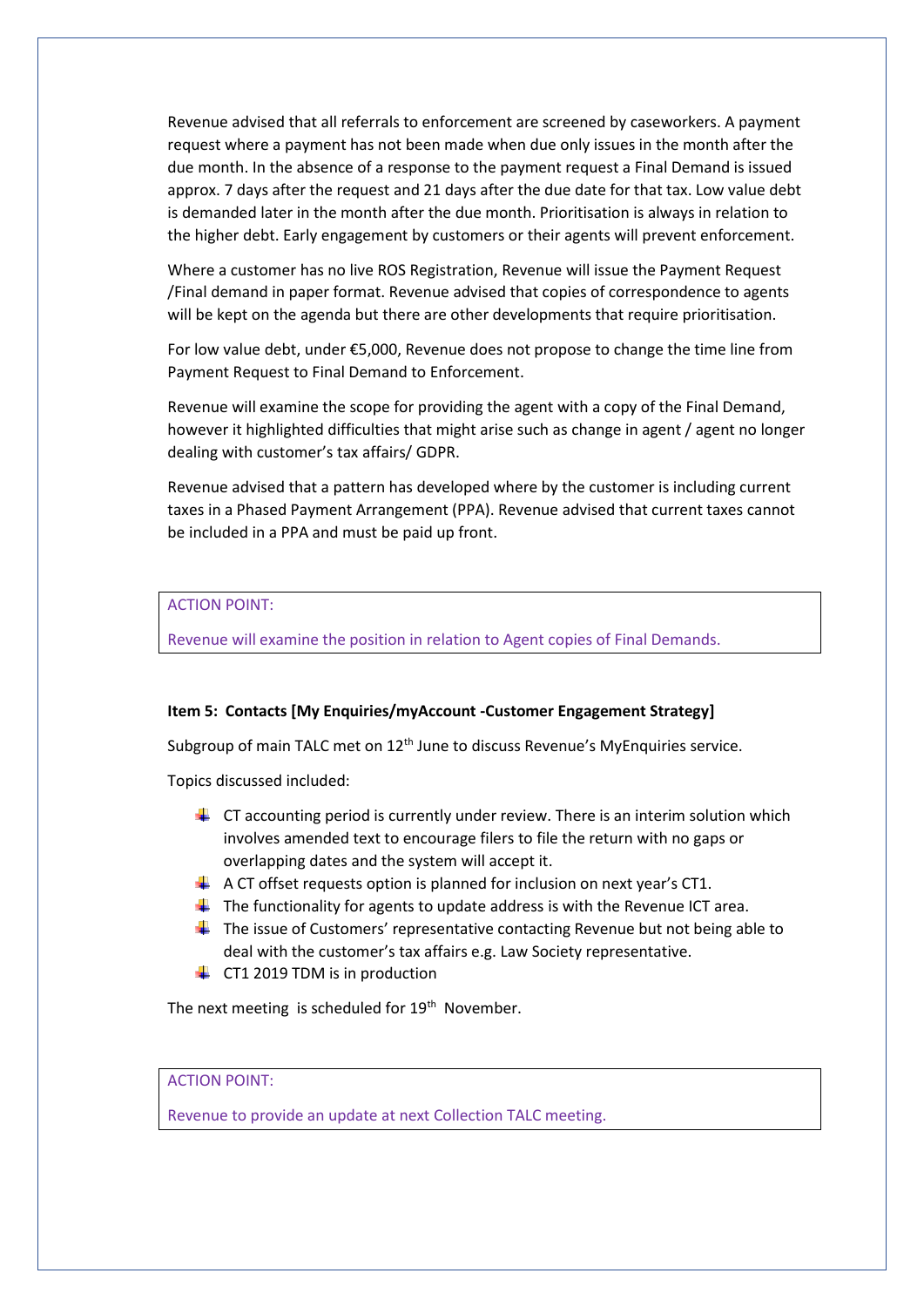#### **ITEM 6: ROS**

Revenue presented on P&F/ROS Update.

- CT1 2019 1.4k Filed. (73.8k CT1 2018 filed)
- Form 11 2018 (72k filed + 12% YTD)
- myAccount/PAYE Unemployment Repayments and view payroll details
- ROS Certificate renewals
- ROS Revenue Record (Inbox) there are a number of videos on the website to

explain the Revenue Record service to agents and customers. These are available at the following link ; **[Revenue Record](https://www.revenue.ie/en/online-services/support/help-guides/ros/revenue-record/index.aspx)**

Reminder of ROS cert renewals –

- Bulk certificate renewal **will take place** in late 2019/early 2020. There is information on the ROS help centr[e https://www.revenue.ie/en/online-services/support/ros](https://www.revenue.ie/en/online-services/support/ros-help/using-ros/renewing-your-ros-digital-certificate/index.aspx)[help/using-ros/renewing-your-ros-digital-certificate/index.aspx](https://www.revenue.ie/en/online-services/support/ros-help/using-ros/renewing-your-ros-digital-certificate/index.aspx)
- **NOTE:** ROS certificates may be embedded in direct payroll reporting so it's important to check the expiry date of the certificate or sub-certificate.
- System reminders issue at 55 and 15 days before expiry, but note that a significant number of renewals (>85K) were done in August 2017.

ACTION POINT:

Practitioners to advise members that ROS certificates may be embedded in direct payroll reporting and the importance of checking the expiry date of the certificate or subcertificate

#### **ITEM 7: ITI issues**

The new screens for the two-tier VAT registration process were circulated among the group.

Practitioners enquired if there was a way to check if a 'Domestic VAT number' is valid. Revenue will check the position and revert.

## **ACTION POINT:**

**Revenue will issue a soft copy of the VAT screens**

**Revenue to check whether a Domestic VAT Number can be validated online.**

#### **Item 8: BREXIT Information**

Revenue's Brexit unit provide an update on 'Trader Engagement'.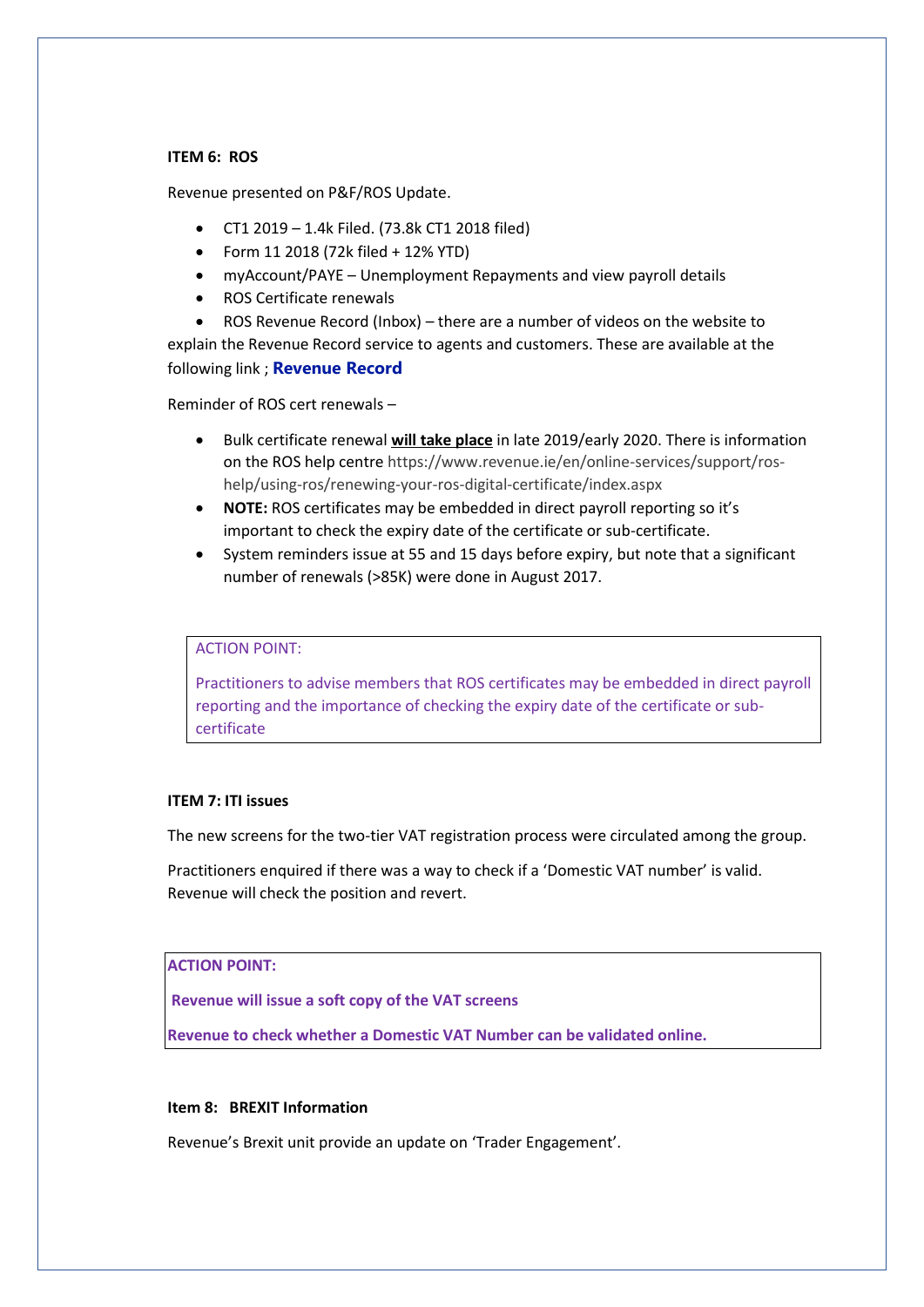- $\frac{1}{2}$  Since 2009 there have been 46,875 Economic Operators Registration and Identification (EORI).
- In 2019, as of  $16^{th}$  June, 6,830 registrations

Revenue identified businesses that trade with the United Kingdom (UK) by analysing the VAT Information Exchange System (VIES) returns.

- $\ddot{+}$  2018 VIES records shows 92,363 businesses traded in goods with UK in 2018
	- 91,838 make an Import VIES return
	- 6,223 made an Export VIES return
- $\div$  65,400 (71%) of these businesses have no EORI
	- -21,193 with no EORI made VIES import return ever quarter in 2018
	- 395 with no EORI made VIEWS export return in six months + in 2018
- $\downarrow$  Majority of small businesses i.e. less than 10 employees have no EORI
- $\downarrow$  Letters issued in March to Accounting Bodies and Agents requesting that they register their clients for EORI.
- Agents should encourage their members to register for EORI via ROS.

Key essentials in planning for Brexit:

- $\bigstar$  Register for Customs
- $\downarrow$  Decide who will submit your customs declarations
- $\downarrow$  Know the data required for a customs declaration
	- Commodity code

- Customs Value of your goods (it is made up of the invoice price plus the costs of transport and insurance)

-Origin of your goods (You need to know the product you are importing originates from. The country of origin of the goods is used to determine the amount of duty payable).

Next Communication Phase:

- $\downarrow$  June 2019:
	- Letter to new businesses on the 2018 records
	- Public Administration seminars (Government Departments and Education Sector)
- $\downarrow$  July-August 2019:
	- Sectoral approach using data from VIES records
	- Engagement with relevant representatives bodies
	- Targeting businesses that will be transiting goods through the UK.
- $\overline{\phantom{a}}$  September 2019: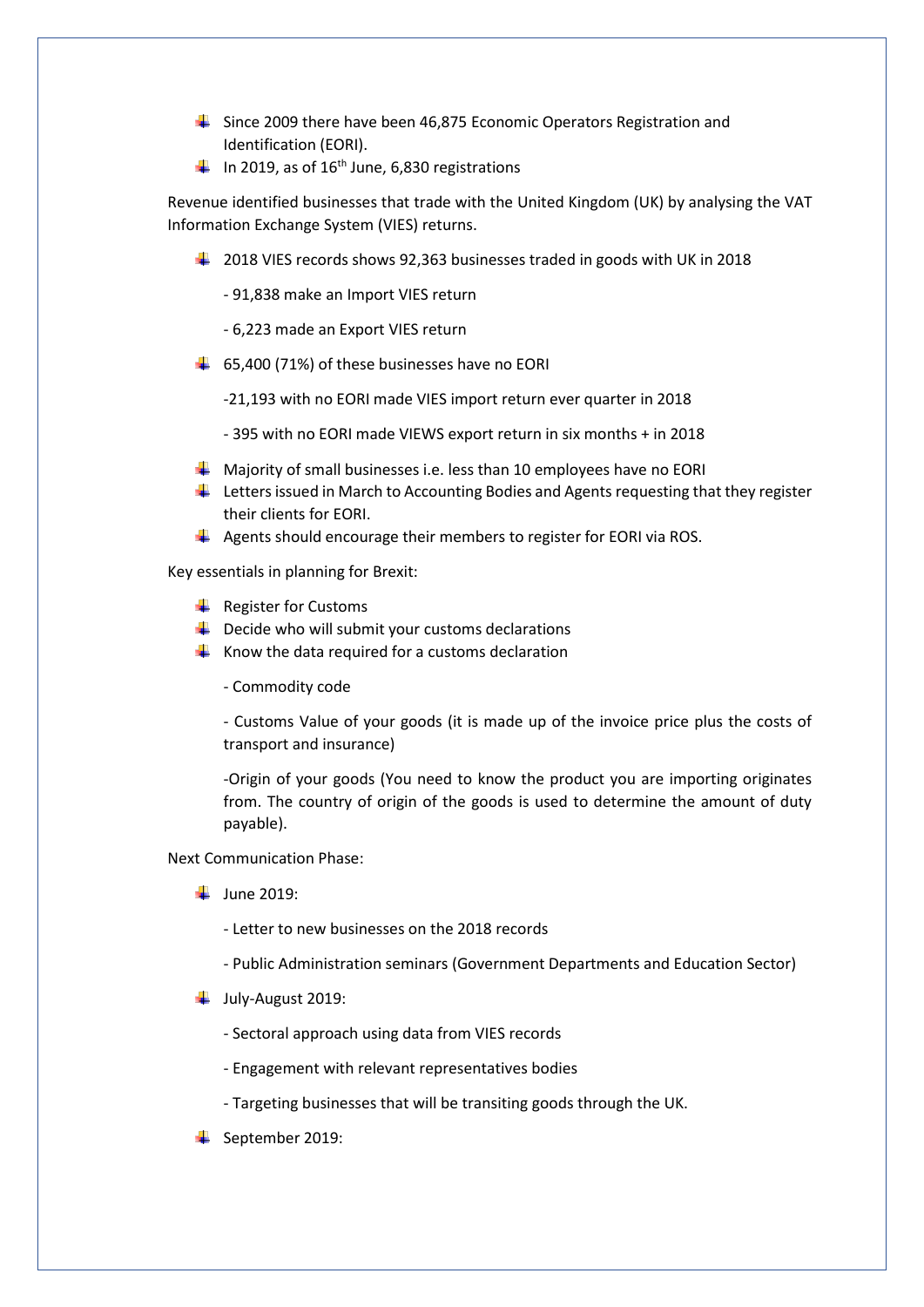- Public administration seminars (Local Authorities, County Councils and Health sector).

The Brexit Team addressed issues raised by the Practitioners:

- Where traders are registered for ROS it will not automatically register them for EORI. There is an application process that requires certain information to be inputted by traders.
- There are a number of videos tutorials on the Revenue website to assist traders. [www.revenue.ie/brexit](http://www.revenue.ie/brexit)
- Traders should not leave it too late to register, practitioners should get this key message out to their clients.
- A dedicated Brexit section was created on the Revenue website www.revenue.ie/brexit that contains useful information to help businesses prepare for Brexit.

## **ACTION POINT:**

**Revenue to provide communication to practitioners to issue to clients.**

**Practitioners to distribute the information through their various communication channels.**

#### **ITEM 8 AOB:**

An Update was provided to the group on Revenue & Danske Bank transition.

See Appendix 1.

# **CAT payments by 3rd party**

The 'Ability for agent to pay CAT on behalf of client' on RevPay went live on 8/9/18.

Practitioners enquired about **the eRepayment claim portal for the Stamp Duty** residential property rebate and in particular, the requirement to have an RDI in place. In the context of a rebate/refund, it would not appear to be necessary for an RDI (i.e. a debit instruction from a client account) to be in place in order for Revenue to credit a taxpayers account.

Revenue requested details of the case in order to examine the position.

## **ACTION POINT:**

**-Briefing Note on 'Revenue & Danske Bank transition' to be circulated to the group.**

**-Practitioners to submit details of the case-eRepayment claim portal for Stamp Duty and the need for an RDI**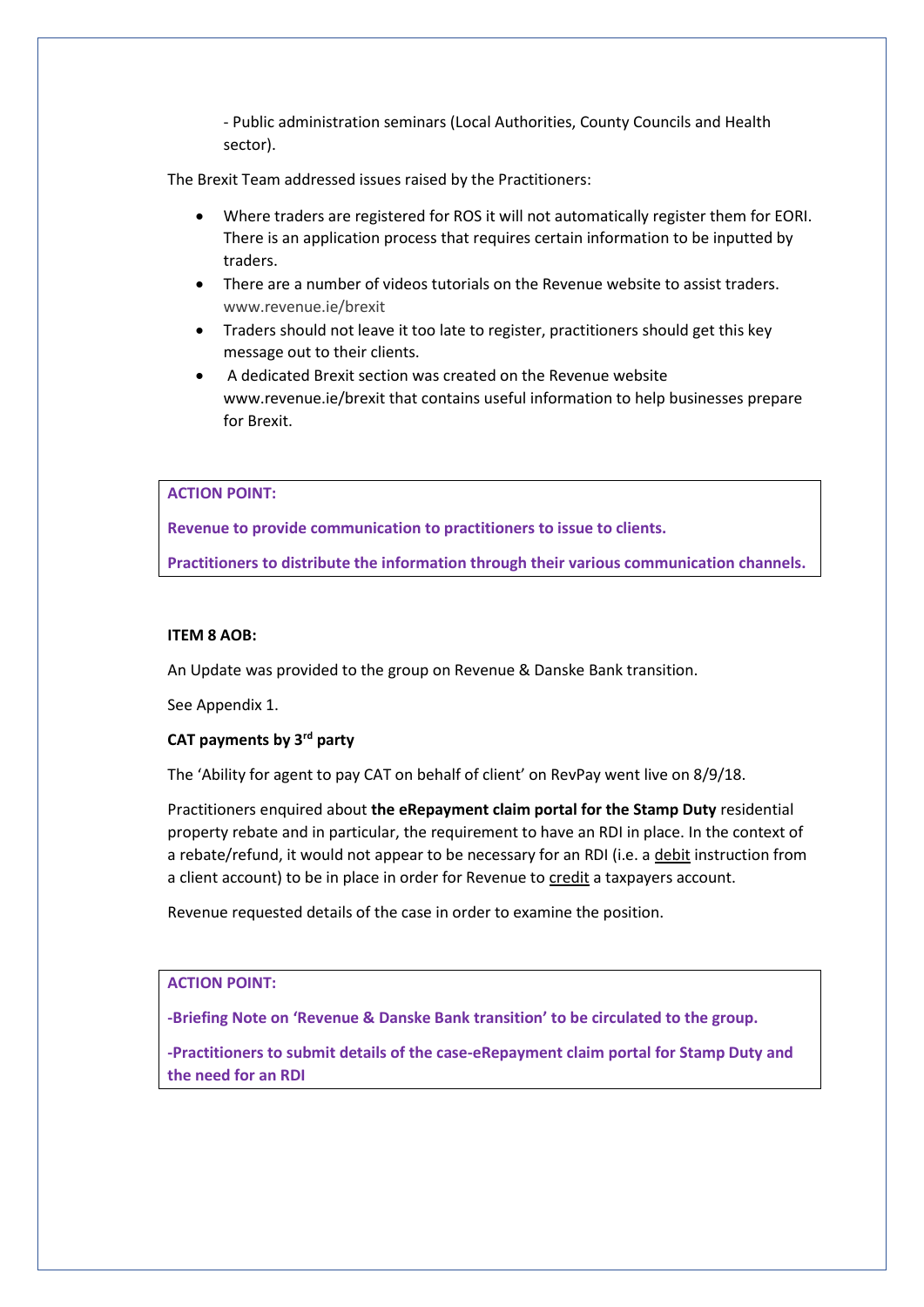### **Attendees at the meeting:**

**Apologies:** Ms Sandra Clarke (ITI)

## **CCAB-I**

Mr Gerry Higgins Ms Brid Heffernan

## **Irish Tax Institute**

Ms Mary Healy Mr Paul Wallace

### **Revenue**

Mr Leonard Burke (chairman) Mr Pat O'Shea Mr Joseph Howley Ms Maura Conneely Mr Gearoid Murphy Ms Lynda Slattery Mr Raphael Ryan Ms Lucy Mulqueen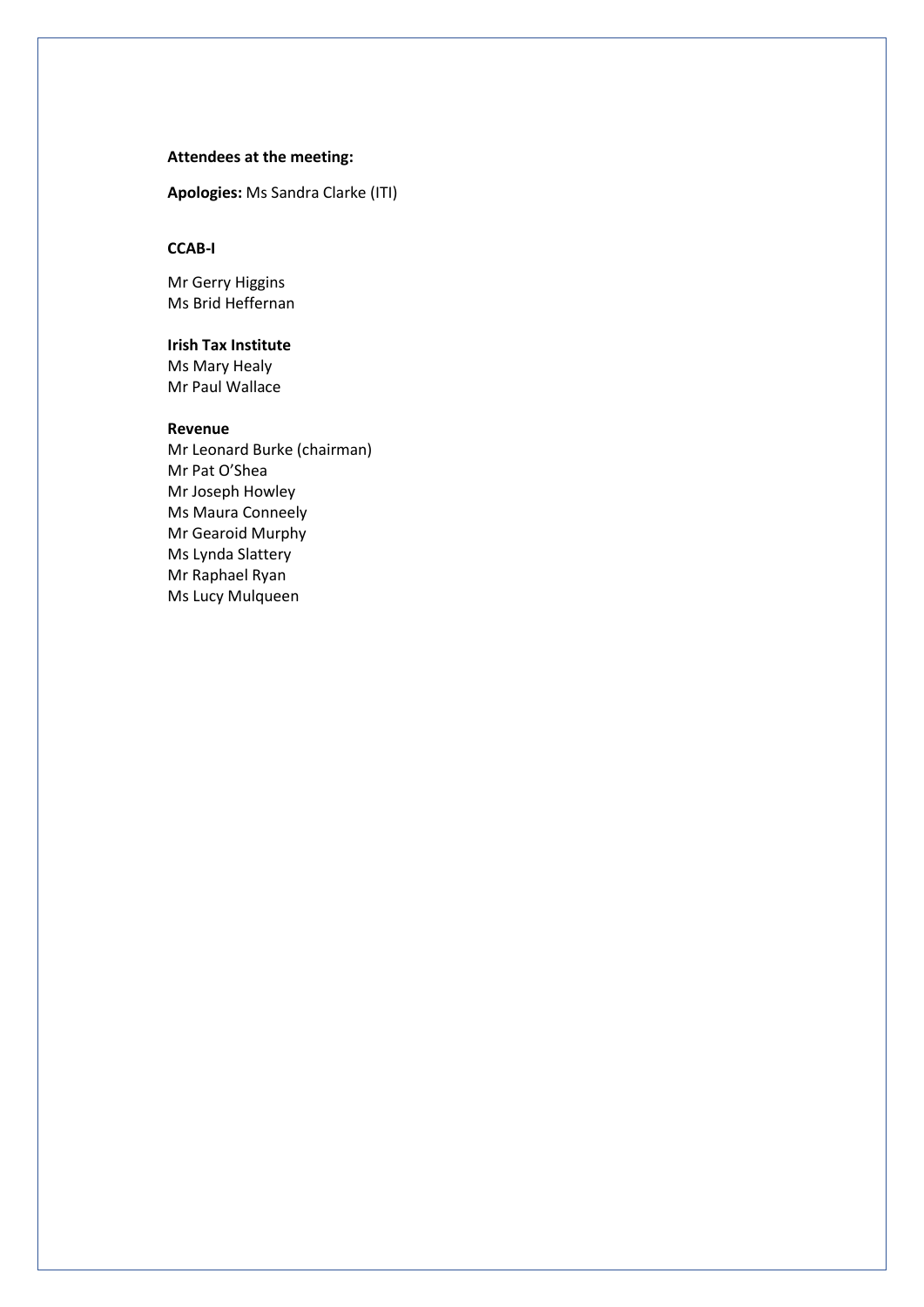# **Appendix 1: TALC Update – Revenue & Danske Bank transition**

In 2018, Revenue was part of the Government wide tender run by the Office of Government Procurement (OGP) for the provision of banking services to Government departments. The OGP tender process resulted in Danske Bank being awarded the contract.

Revenue has commenced a project for the transition of commercial bank accounts with existing providers BOI and AIB to Danske Bank. This project will be completed on a phased basis with the bank accounts used for EFT payments being the first category to move to Danske, with an expected go-live for the new Danske accounts of  $1<sup>st</sup>$  Oct 2019.

Over the coming months, Revenue will be closing all existing EFT accounts with BOI and AIB. We will be commencing a communications campaign advising customers who make payments via EFT of the account closures and providing details on how to avail of alternative online payment methods. A similar communications campaign is planned at a later stage for the much smaller number of customers paying Revenue by cheque.

Customers have an obligation under S917EA TCA 1997 to file and pay their taxes online with the only exceptions being for (1) non-residents, (2) those who have been granted an exemption from mandatory e-filing from Revenue. In addition, pending an IT development in early 2020, VRT customers can avail of the EFT payment option via the existing payment notification process.

Mandatory eFiling regulations specify that '*payment shall be made by such electronic means as are required by Revenue'*. In this context payment by electronic means as required by Revenue is an electronic payment made via **ROS/my Account, and/or Direct Debit.** Electronic payment includes a number of different payment options such as debit or credit card, single or recurring debit instruction. **Payment by EFT is not deemed to be a payment by electronic means as required by Revenue.** 

The many advantages of paying online for taxpayers include:

- Payment records are updated in real-time with immediate credit as Revenue can identify the taxpayer immediately using the tax reference number provided with the payment
- Availability of a payment history and audit trail of payments
- Online payments can be made for a wide range of taxes (including interest and penalties) including audit and notice of attachment payments
- A single payment can be made for a number of different taxes in one transaction
- Compliance with mandatory efiling and epaying regulations